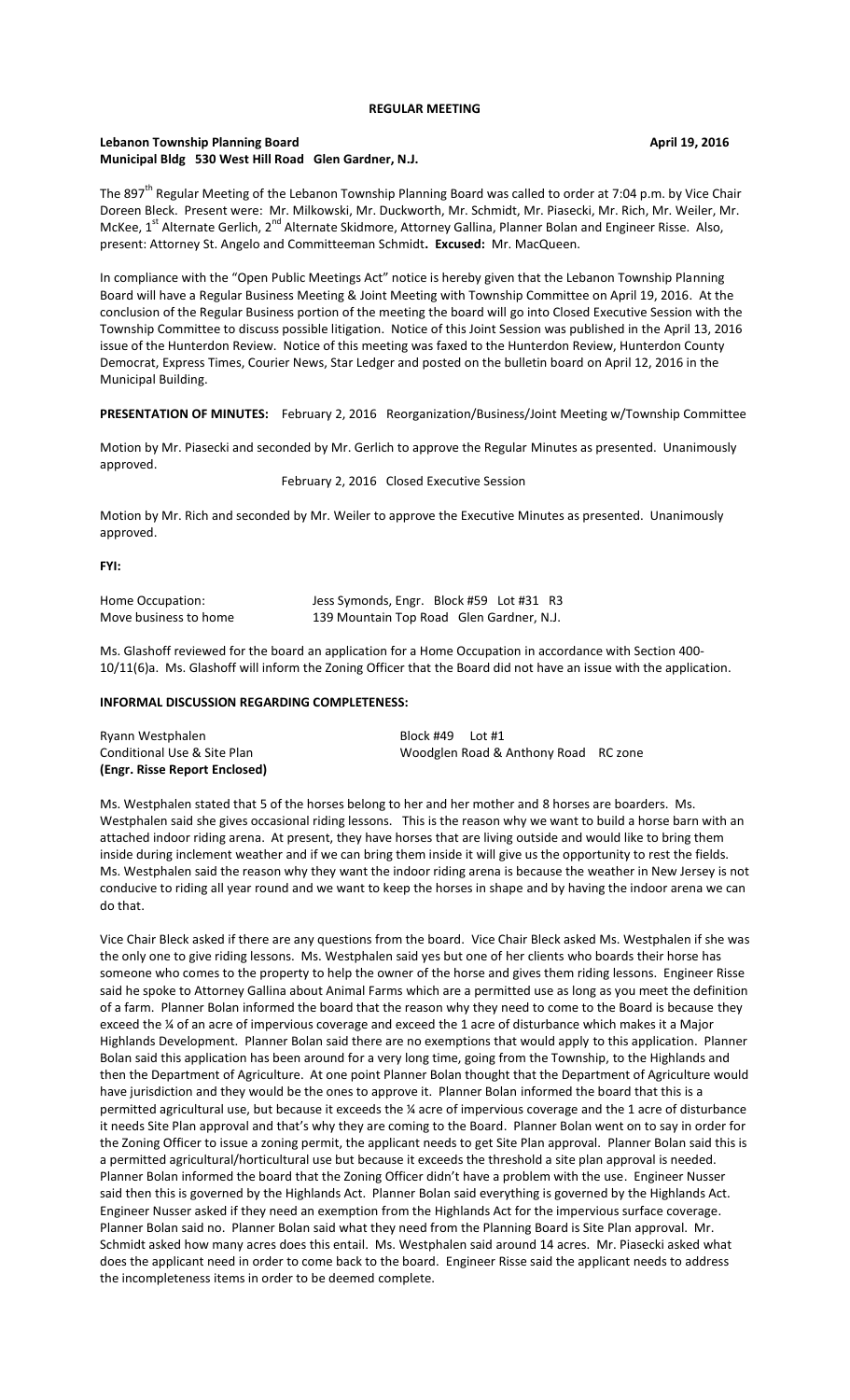## **Lebanon Township Planning Board April 19, 2016 Page 2**

There are several items that need to be addressed that are missing from the plan which are itemized in the report. Engineer Risse went over the missing items. Engineer Risse said we need to look at the conditions for Animal Farms. Planner Bolan noted that Mr. Rich knows the history of the Animal Farm Ordinance and this does not fall under that ordinance.

Engineer Nusser introduced himself and stated he is here this evening representing the applicant. Engineer Nusser said they will take care of all the items that are incomplete. Engineer Nusser referred to Item #37 on the checklist and was requesting a partial waiver. Planner Bolan informed Engineer Nusser that buildings housing animals have to be 100' off all property lines and 200' from any adjourning residence. Planner Bolan said the plans show 100' off property lines but not the 200' for any residence. Mr. Schmidt asked what the maximum number of horses would be on the property. Ms. Westphalen said at present they have 5 horse stalls and they are looking to have an additional 8 stalls with a total of 13 horses. Mr. Schmidt asked if they would be willing to agree to just 13 horses. Mr. Schmidt expressed concern of having too many horses for the land to handle. Ms. Westphalen said she would try to keep the number of horses to 13. Engineer Nusser said they will provide the 200' from any residence. Mr. Weiler asked about parking and if there were any standards. Planner Bolan said no not for this type of use. Mr. Weiler said he would not want to see any parking along Anthony Road. Planner Bolan asked if they could show a concept were the parking will be on the plan. Engineer Nusser said it is shown just north of the existing cinderblock barn. Mr. McKee noted on the plan the parking is shown but not how many parking spaces. Mr. McKee asked about the lighting. Engineer Nusser said there is lighting on the cinderblock building. Mr. McKee asked if the light would be on at all times or would there be times when it is off. Ms. Westphalen said there is a very small light on the existing barn near the parking area and went on to say the light is only on when she goes out to check the horses in the evening. Mr. McKee asked about the drainage and where does the water runoff go. Engineer Nusser said there is a small basin which is a stormwater basin. Mr. McKee asked about waste management plan and how was that going to be handled. Ms. Westphalen said she has already put together a Self-Certified Plan which she will be filing tomorrow. Ms. Westphalen said she will have someone to come and haul the manure away. Engineer Nusser addressed the lighting. The question was asked if there would be lighting for the outside riding arena. Ms. Westphalen said they do have some lights around the riding arena but for any night time riding it will be done inside the indoor riding arena.

Engineer Nusser stated the last item he wanted to address was Item #46 Fire Protection System. Engineer Nusser said this applies to a commercial building. Also, a fire tank is an expensive item for someone to undertake. Mr. Schmidt asked if the swimming pool on the property is full of water. The answer was no. Engineer Risse noted that since this is an accessory use on a residential property them the Fire Protection System would not apply. Planner Bolan said they can apply for a waiver of exception. Engineer Nusser said they will get all the items addressed and resubmit. At the conclusion of the discussion, Ms. Glashoff informed Engineer Nusser that once the plans are revised just send one copy to Engineer Risse for review and once the plan is deemed complete, them she will need 15 complete sets.

## **PESENTATION OF BILLS & REPORT:**

|                       |  | Total: \$3,324.55 |
|-----------------------|--|-------------------|
| c. Bayer/Risse Engrs. |  | \$1,976.25        |
| b. Michael Bolan, PP  |  | \$695.80          |
| a. John Gallina, Esg. |  | \$652.50          |

Mr. Gerlich informed the board that all the bills are in order. Motion by Mr. Piasecki and seconded by Mr. Rich to approve the bills as presented. Unanimously approved.

**CORRESPONDENCE:** a. NJPO Newsletter – Jan/Feb 2016 b. Law of Land Article

#### **ITEM FOR DISCUSSION:**

- a. Affordable Housing Attorney St. Angelo & Planner Bolan
- b. **Q**uarry Property next meeting

At 7:37 p.m. Engineer Risse left the meeting. Vice Chair Doreen Bleck announced that the board will go into Executive Session and asked for a motion. Motion by Mr. Milkowski and seconded by Mr. Weiler to go into Closed Executive Session. Unanimously approved.

### **Resolution: 02-2016**

**WHEREAS,** section 7(b) of the Open Public Meetings Act 1.1975 c. 231NJSA 10:4-12(b)(8) permits the exclusion of the public from Planning Board Meetings where certain matters are to be discussed; and